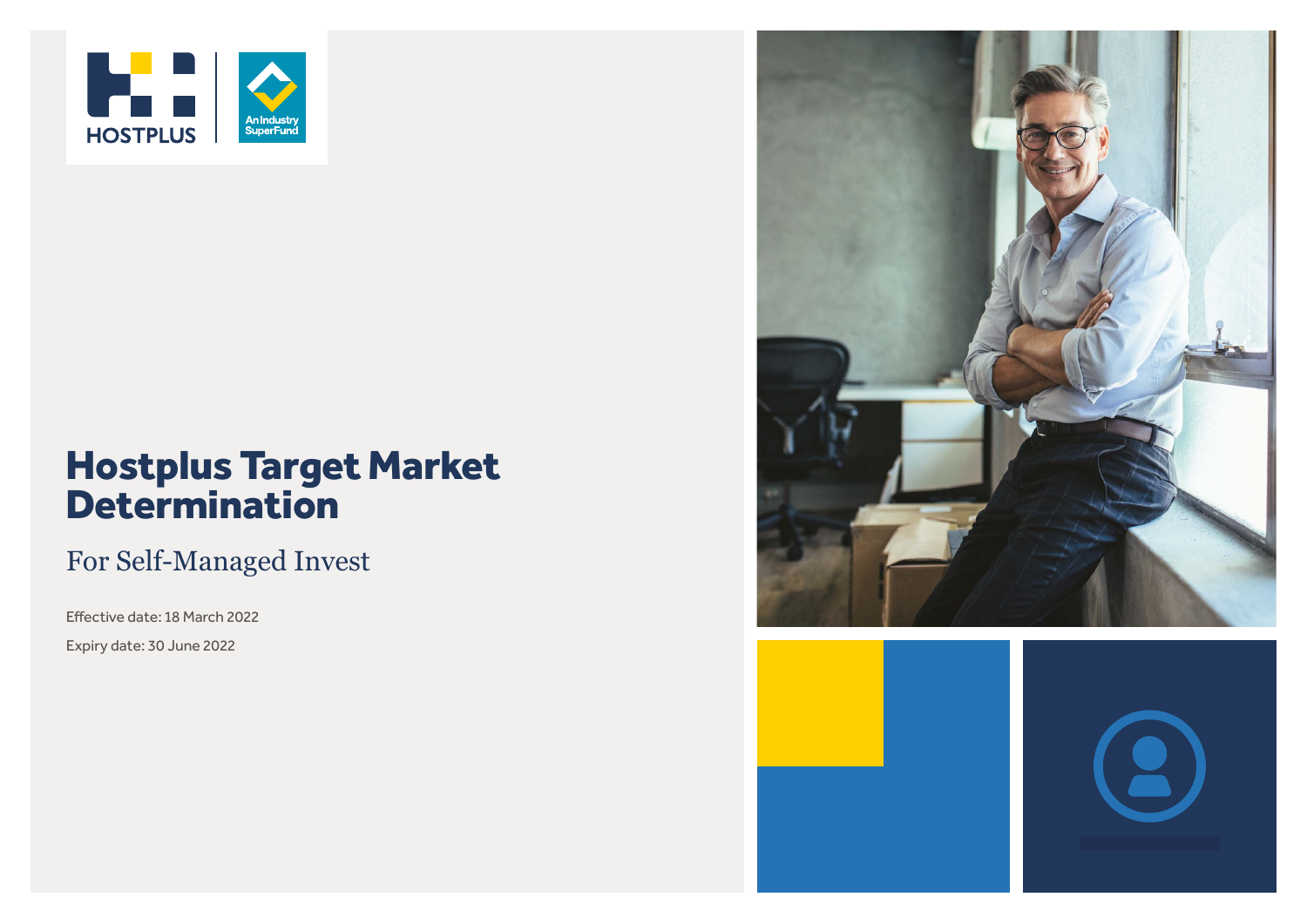#### 1. Purpose

This Target Market Determination (TMD) seeks to offer distributors and Hostplus staff with an understanding of the class of consumers for which this product has been designed, having regard to the likely objectives, financial situation and needs of the target market.

Members should refer to the Product Disclosure Statement (PDS) and supporting guides for detailed product information.

#### **Product description**

*The Hostplus Self-Managed Invest* provides Self-managed super funds (SMSFs), small APRA funds (SAFs), approved deposit funds (ADFs) or other eligible complying regulated superannuation entities:

- **·** Access to a premium investment menu of Hostplus' pre-mixed, sector and investment manager investment options
- **·** Access to unique assets generally inaccessible to retail and SMSF investors, all while offering listed market-like liquidity on assets.

This document is not a Product Disclosure Statement and is not a summary of the product features or terms of the product. This document does not take into account any person's individual objectives, financial situation or needs. Persons interested in acquiring this product should carefully read the Product Disclosure Statement for Hostplus Self-Managed Invest, available at [hostplus.com.au/smi](https://hostplus.com.au/smi)  and consider obtaining financial advice before making a decision whether to acquire this product.

### 2. Target market

This product has been designed for a broad target market and includes investment options, which allows invested funds to tailor the product to likely match their objectives, financial situations and needs. Distributors should take note of the separately identified sub-markets for the various investment options.

The target market (and sub-markets) for the *Self-Managed Invest* is outlined below.

**·** Self-managed super funds (SMSFs), small APRA funds (SAFs), approved deposit funds (ADFs) or other eligible complying regulated superannuation entities as determined by the Trustee (eligible investors) with the capacity to invest that want access to the benefits associated with investment options managed by Hostplus Pooled Superannuation Trust (PST).

The eligibility criteria for *Self-Managed Invest* are as follows:

- **·** A Self-managed super fund (SMSF), a small APRA fund (SAF), an approved deposit fund (ADF) or other eligible complying regulated superannuation entity as determined by the Trustee; and
- **·** Make a minimum initial investment of \$10,000.

There are certain members who the *Self-Managed Invest* is not suited (negative target market) to and to whom distribution should be avoided:

**·** Any person or entity that is not a Self-managed super fund (SMSF), a small APRA fund (SAF), an approved deposit fund (ADF) or other eligible complying regulated superannuation entity as determined by the Trustee.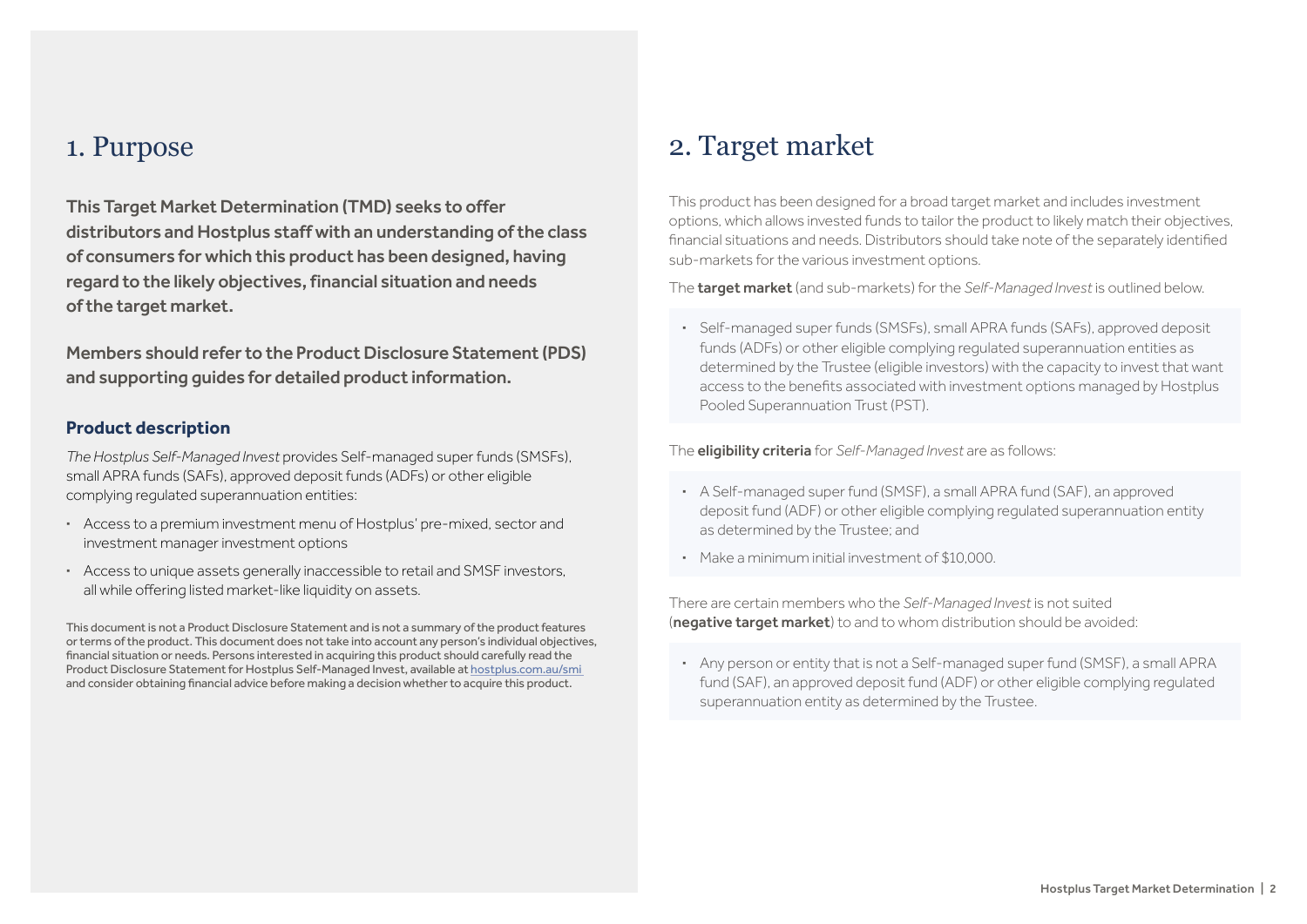#### **Investment Options**

The below table defines the sub-market for each investment option within the *Self-Managed Invest*.

| <b>Investment option</b>                                                                                          | Overall class of investors designed for                                                                                                                                                                                                                                                                                                                                                                                                                                                                                                                                             | <b>Product key attributes</b> |                                                                                                                                         |  |
|-------------------------------------------------------------------------------------------------------------------|-------------------------------------------------------------------------------------------------------------------------------------------------------------------------------------------------------------------------------------------------------------------------------------------------------------------------------------------------------------------------------------------------------------------------------------------------------------------------------------------------------------------------------------------------------------------------------------|-------------------------------|-----------------------------------------------------------------------------------------------------------------------------------------|--|
|                                                                                                                   |                                                                                                                                                                                                                                                                                                                                                                                                                                                                                                                                                                                     | <b>Investment horizon</b>     | Level of investment risk                                                                                                                |  |
| <b>Pre-mixed options</b>                                                                                          |                                                                                                                                                                                                                                                                                                                                                                                                                                                                                                                                                                                     |                               |                                                                                                                                         |  |
| Balanced                                                                                                          | Eligible investors with a five years plus investment horizon in pursuit of a<br>highly diversified, actively managed, pre-mixed investment option with<br>access to growth and defensive assets.                                                                                                                                                                                                                                                                                                                                                                                    | 5 years +<br>Time             | Very low<br><b>Medium to high</b><br>Very high<br>(With likelihood of negative returns being 3 to less<br>than 4 years out of every 20) |  |
| Indexed Balanced                                                                                                  | Eligible investors with a five years plus investment horizon in pursuit of a<br>passively managed, diversified, pre-mixed investment option. The Indexed<br>Balanced option has been designed for investors with a primary focus on<br>minimising fees and has the lowest Total Investment Cost of the Hostplus<br>pre-mixed options. This option aims to track established market indices.<br>Compared to our default Balanced option, Indexed Balanced does not invest<br>in unlisted assets and instead has a higher allocation to listed equities, fixed<br>interest, and cash. | 5 years +<br>Time             | High Very high<br>Very low<br>(With likelihood of negative returns being 4 to less<br>than 6 years out of every 20)                     |  |
| Other investment options                                                                                          |                                                                                                                                                                                                                                                                                                                                                                                                                                                                                                                                                                                     |                               |                                                                                                                                         |  |
| Infrastructure options<br>This includes:<br>· Infrastructure option<br>· IFM Australian<br>Infrastructure option* | Eligible investors with a five years plus investment horizon in pursuit of<br>exposure to a diversified portfolio of infrastructure assets. This includes<br>exposure to assets such as airports, seaports, and renewable energy<br>generation. These options aim to achieve income returns and capital growth<br>over the long term.                                                                                                                                                                                                                                               | 5 years +<br>Time             | Very low<br><b>Medium to high</b><br>Very high<br>(With likelihood of negative returns being 3 to less<br>than 4 years out of every 20) |  |
| Property options<br>This includes:<br>· Property<br>• Industry Super Property<br>Trust-Property*                  | Eligible investors with a seven years plus investment horizon in pursuit of<br>exposure to a diversified portfolio of unlisted property assets. This includes<br>exposure to the traditional sectors, being retail, commercial, and industrial.<br>These options aim to achieve income returns and capital growth over the<br>long term.                                                                                                                                                                                                                                            | years +<br>Time               | Very low<br><b>Medium to high</b><br>Very high<br>(With likelihood of negative returns being 3 to less<br>than 4 years out of every 20) |  |

Note that more detailed information on product attributes such as fees and investment objectives can be found in the SMI PDS and Additional Information Brochure available at [hostplus.com.au/smi](https://hostplus.com.au/smi) \*Please note: From 18 March 2022, the individual manager options Industry Super Fund Property Trust - Property and IFM - Australian Infrastructure will no longer accept contributions, switches, or transfers in. The options will be discontinued from 30 June 2022.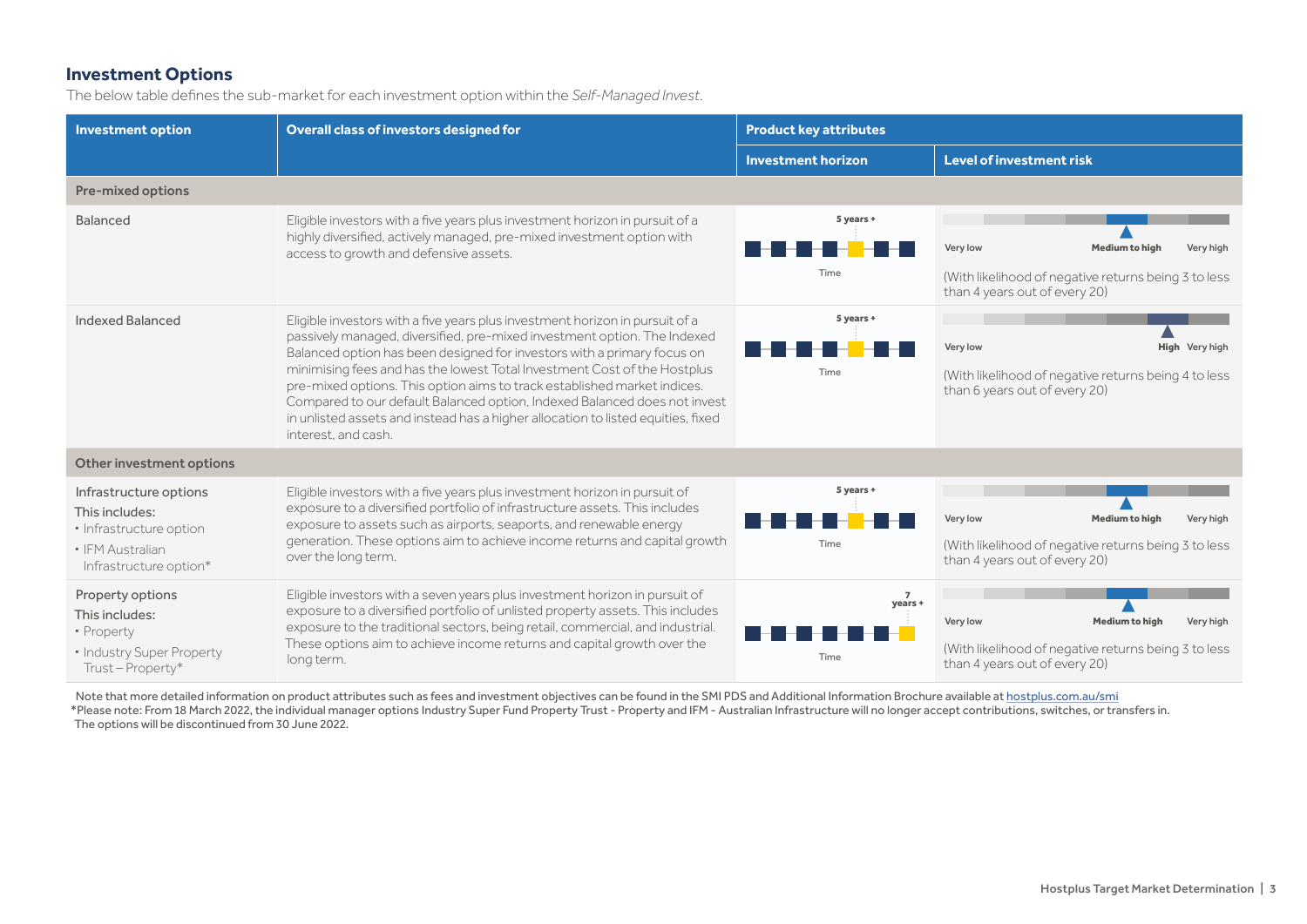| <b>Investment option</b>                         | Overall class of investors designed for                                                                                                                                                                                                                                                                                                                                                                                                                                                                                                               | <b>Product key attributes</b> |                                                                                                                                         |
|--------------------------------------------------|-------------------------------------------------------------------------------------------------------------------------------------------------------------------------------------------------------------------------------------------------------------------------------------------------------------------------------------------------------------------------------------------------------------------------------------------------------------------------------------------------------------------------------------------------------|-------------------------------|-----------------------------------------------------------------------------------------------------------------------------------------|
|                                                  |                                                                                                                                                                                                                                                                                                                                                                                                                                                                                                                                                       | <b>Investment horizon</b>     | <b>Level of investment risk</b>                                                                                                         |
|                                                  |                                                                                                                                                                                                                                                                                                                                                                                                                                                                                                                                                       |                               |                                                                                                                                         |
| Diversified Fixed Interest-<br>Indexed           | Members with a two years plus investment horizon in pursuit of exposure<br>to a portfolio of Australian and international government bonds and other<br>investment grade debt. This option is designed for members with a primary<br>focus on minimising fees. It uses an indexed-enhanced strategy base upon an<br>established market index and then seeks to add modest value by exploiting<br>market inefficiencies. This option aims to provide capital stability and a return<br>above cash over a market cycle.                                 | 2 years +<br>Time             | Very low<br><b>Medium to high</b><br>Very high<br>(With likelihood of negative returns being 3 to less<br>than 4 years out of every 20) |
| Australian Shares - Indexed                      | Members with a five years plus investment horizon in pursuit of exposure to<br>a highly diversified portfolio of companies listed on the Australian Securities<br>Exchange. This option is designed for members with a primary focus on<br>minimising fees. It uses an indexedenhanced strategy based upon an<br>established market index and then seeks to add modest value by exploiting<br>market inefficiencies. This option aims to achieve capital growth and income<br>growth via dividends over the long term.                                | 5 years +<br>Time             | Very low<br><b>Very high</b><br>(With the likelihood of negative returns expected<br>in between 6 or greater out of every 20 years)     |
| International Shares-<br><b>Emerging Markets</b> | Members with a five years plus investment horizon in pursuit of exposure<br>to a highly diversified portfolio of companies listed on international stock<br>exchanges within emerging market countries. This actively managed option<br>aims to outperform the market by carefully selecting which companies of all<br>sizes to buy and sell. This option aims to achieve capital growth and income<br>growth via dividends over the long term. This Option is less diversified than<br>the Balanced Option and has a higher risk and return profile. | 5 years +<br>Time             | Very low<br>High Very high<br>(With likelihood of negative returns being 4 to less<br>than 6 years out of every 20)                     |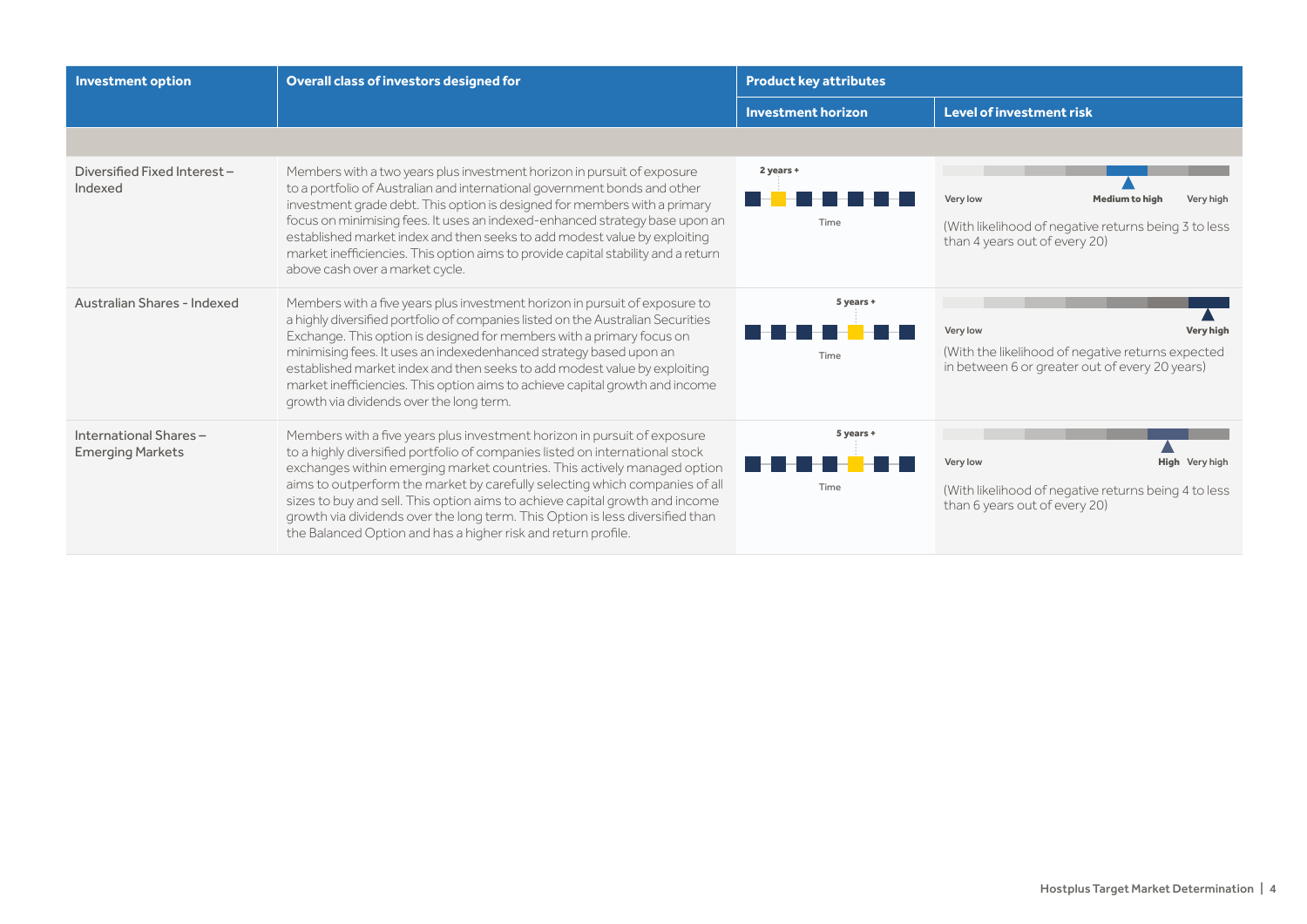## 3. Distribution

The below table outlines Hostplus' permitted distribution channels and associated distribution conditions or restrictions for *Self-Managed Invest*.

| <b>Distribution Channel</b>      | <b>Permitted</b><br><b>Channel</b> | <b>Distribution conditions/ restrictions</b>                                                                                                                            |  |
|----------------------------------|------------------------------------|-------------------------------------------------------------------------------------------------------------------------------------------------------------------------|--|
| Direct channels through Hostplus | Yes                                | • This product can only be distributed                                                                                                                                  |  |
| Through personal advice          | Yes                                | to the target market specified in this<br>document.                                                                                                                     |  |
| Rating and research agencies     | Yes                                | • This product can only be offered<br>and/or issued in accordance with<br>the relevant product terms and<br>conditions outlined in the Product<br>Disclosure Statement. |  |

The distribution conditions outlined above will be reviewed if distribution channels change.

### 4. Review process

This TMD will be reviewed annually with a maximum review period of 15 months between the reviews and with an initial review to be undertaken within 12 months of the effective date. There are a number of events which will trigger an out of cycle review. These review triggers are as follows:

- **·** Receipt of a significant or unexpectedly high number of complaints from customers who have acquired this product, regarding the product design, features, availability and any distribution condition that would reasonably suggest that this TMD is no longer appropriate.
- **·** Material changes, additions or removals of key product options and/or attributes such as liquidity, administration fees, investment objectives, strategic asset allocation or terms and conditions that would reasonably suggest that this TMD is no longer appropriate.
- **·** The Target Market and product attributes described in this TMD is found to include materially incorrect or misleading information that reasonably suggests that this TMD is no longer appropriate.
- **·** Material changes to distribution conditions of the product that would reasonably suggest that this TMD is no longer appropriate.
- **·** Receipt of a Product Intervention Power order from ASIC requiring Hostplus to cease retail distribution of this product.
- **·** Occurrence of a significant dealing(s) outside of the TMD that would reasonably suggest that this TMD is no longer appropriate.
- **·** Failure to meet the performance test benchmarks stipulated under the Your Future Your Super legislation.

Where a review trigger has occurred, the Trustee and all distributors must cease distribution conduct and any party (including the administrator) must cease giving a retail client a product disclosure statement as soon as is practicable and no later than 10 business days, unless the review occurs within that period of time and a new TMD is made or the relevant trigger event is resolved.

### 5. Distributor requirements

Hostplus regularly monitors the consistency of the distribution of *Self-Managed Invest* with the Target Market on a quarterly basis. In order to assist Hostplus with the identification of potential issues with the distribution of *Self-Managed Invest* distributors are required to report the information to Hostplus as outlined below:

| <b>Reporting</b>                   | <b>Format</b>                                                                                                                                                                                                                                            | <b>Provider</b> | <b>Frequency</b>                                                                                                                   |
|------------------------------------|----------------------------------------------------------------------------------------------------------------------------------------------------------------------------------------------------------------------------------------------------------|-----------------|------------------------------------------------------------------------------------------------------------------------------------|
| Complaints                         | Any complaints received by<br>Distributors about Self-Managed<br>Invest where the complaint<br>relates to product design, or<br>product distribution conditions.<br>The distributor should provide<br>all of the complaint details<br>where appropriate. | Distributor     | Quarterly                                                                                                                          |
| Sales of Product<br>outside of TMD | Distributors should report all<br>sales outside of the target<br>market that were not based on<br>personal advice. This should<br>include an indicator as to why<br>the distribution is outside of the<br>target market.                                 | Distributor     | Quarterly                                                                                                                          |
| Significant<br>dealings            | Distributors should advise of any<br>significant dealings outside of<br>the target market.                                                                                                                                                               | Distributor     | As soon as possible.<br>No later than 10<br>business days after<br>the distributor<br>becomes aware of<br>the significant dealing. |